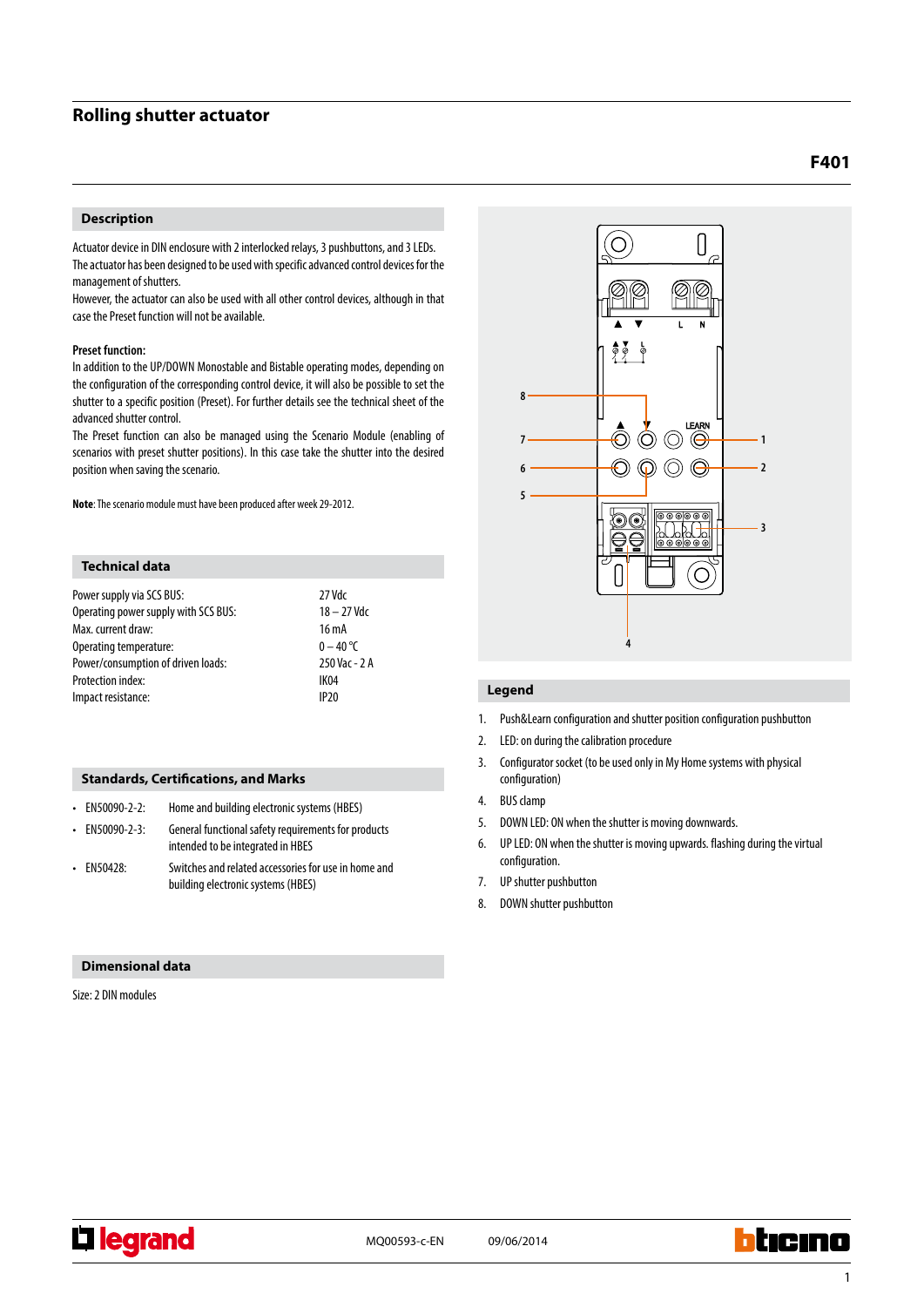# **Rolling shutter actuator**

# **Configuration**

If the device is installed in a My Home system it can be configured in two ways: - PHYSICAL CONFIGURATION, inserting the configurators in position.

- Configuration via MYHOME\_Suite software package, downloadable from www.homesystems-legrandgroup.com; this mode has the advantage of offering many more options than the physical configuration.

For a list of the procedures and their meanings, please refer to the instructions in this sheet and to the "Function Descriptions" help section in the MYHOME\_Suite software package.

## **1.1 Addressing**

| <b>Address type</b> |                | Virtual configuration (MYHOME Suite) | <b>Physical configuration</b> |
|---------------------|----------------|--------------------------------------|-------------------------------|
| Point-to-point      | Room           | $0 - 10$                             | $A=1-9$                       |
|                     | Lighting point | $0 - 15$                             | $PL = 1-9$                    |
| Group               |                | Group 1 - Group 10: 0-255            | $G = 0-9$                     |

#### **1.2 Mode**

| Virtual configuration (MYHOME Suite)                                                     |                     | <b>Physical configuration</b> |
|------------------------------------------------------------------------------------------|---------------------|-------------------------------|
| <b>Function</b>                                                                          | Parameter / setting |                               |
| Master Actuator <sup>1)</sup>                                                            | Master              | $M=0$                         |
| Actuator as Slave. Receives a control sent by a Master actuator<br>with the same address | Slave               | M=SLA                         |
| Pushbutton (ON monostable) the actuator ignores Room and<br>General controls             | <b>Master PUL</b>   | $M = PUL$                     |

**NOTE 1):** Operation based on the mode configured in the control device. After acquiring the positions of the rolling shutter (open and closed), it will be possible to ensure 100 different positions.

To use the "Actuator as a slave with PUL function" and to define the Preset positions, use MYHOME\_Suite virtual configuration.

### **1.2.1 Type of motor**

| Virtual configuration (MYHOME_Suite) |                     | <b>Physical configuration</b> |
|--------------------------------------|---------------------|-------------------------------|
| Type                                 | Parameter / setting |                               |
| Standard with automatic calibration  | Standard automatic  | $Type=-$                      |
| Standard with manual calibration     | Standard            | $Type=1$                      |
| Pulse                                | Pulse               | $Type=2$                      |

**Note:** To adjust the "Stop pulse duration" and "Up or down pulse duration" use MYHOME\_Suite virtual configuration.

# **1.3 Operating mode for pulse motors with a 3rd limit switch:**

After inserting 2 in the Type socket and 9 in the Pre position of the device, when the STOP pushbutton of the control is pressed while the shutter is still, the shutter will move to the position of the 3rd limit switch.